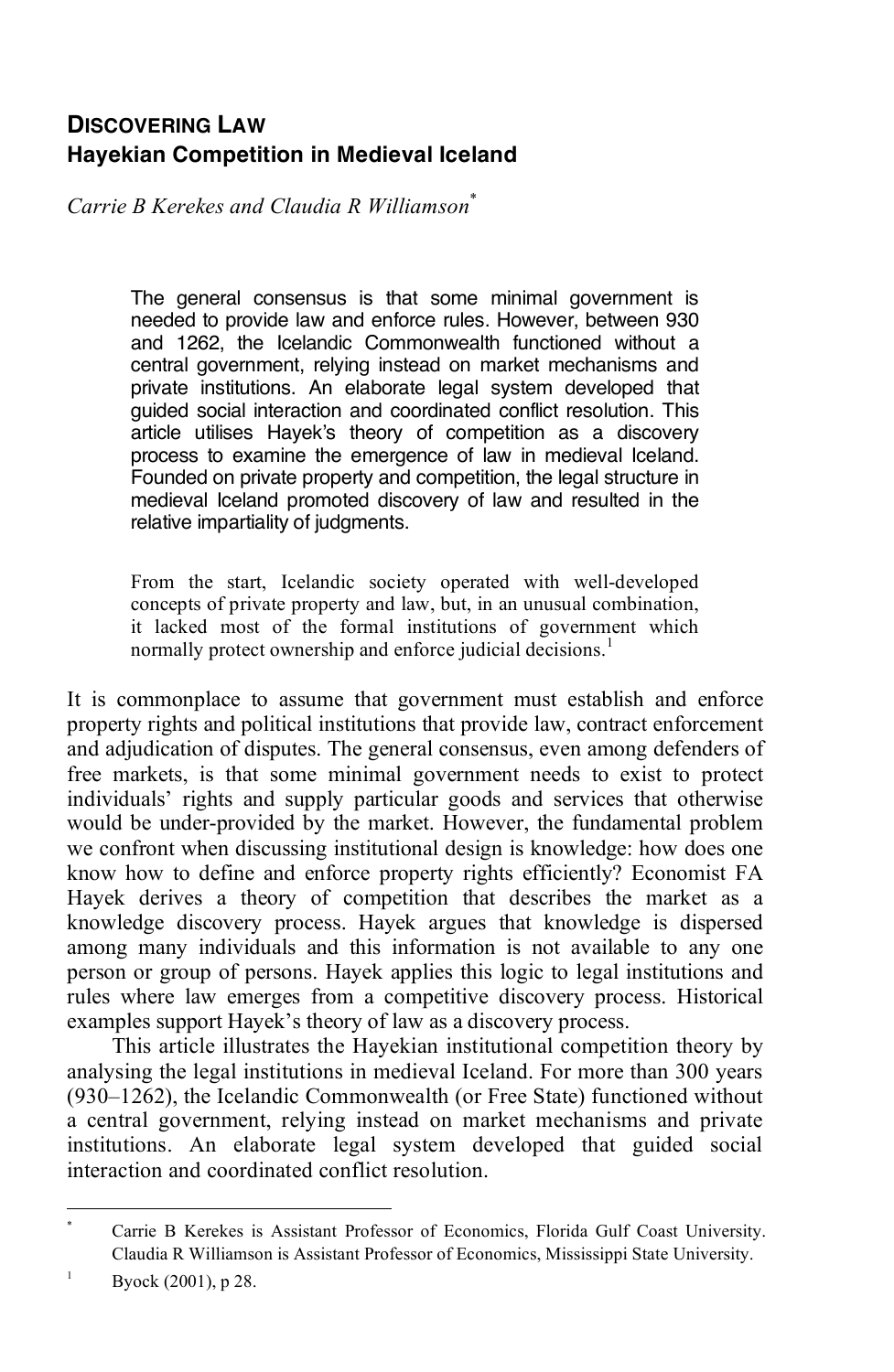David Friedman's seminal article illustrates that medieval Iceland's legal institutions developed without any central authority, hence providing an example of private creation of law and its enforcement. In addition, Friedman argues, 'the society in which they survived appears to have been in many ways an attractive one. Its citizens were, by medieval standards, free; differences in status based on rank or sex were relatively small; and its literary output in relation to its size has been compared, with some justice, to that of Athens'. <sup>2</sup> This private legal system also minimised violence, rape, torture and murder. Friedman estimates that the average number of killings during Iceland's most violent period is similar to murder rates in the modern United States.<sup>3</sup> Jesse Byock echoes this description:

The sagas, with their many descriptions of resolutions, are literary evidence of a national process of limiting violence. The first 300 years of Iceland's medieval independence, beginning in the early ninth century, were characterized by the almost total absence of the murderous pitched battles that routinely took place in Scandinavia and elsewhere in the medieval world. Only in the mid-thirteenth century, in the very last decades of the Free State, is there evidence of the incidence of casualties that might be expected when two groups of committed men battled.<sup>4</sup>

Friedman states that 'medieval Icelandic institutions have several peculiar and interesting characteristics; they might almost have been invented by a mad economist to test the lengths to which market systems could supplant government in its most fundamental functions'.<sup>5</sup> That 'mad economist' could easily have been FA Hayek. Hayek viewed institutions and rules as evolving from human action, not human design. Law is not from a legislator but stems from the individuals that comprise society. As he explains, 'The basic source of social order, however, is not a deliberate decision to adopt certain common rules, but the existence among the people of certain opinions of what is right and wrong …' 6 These opinions of right and wrong – that is, law – are revealed through a similar discovery process to the one that reveals market prices to economic actors.

Several scholars have studied medieval Iceland and examined its history, system of dispute resolution and mechanisms of private law enforcement.<sup>7</sup> Birgir Solvason explains how reciprocity led to cooperation that was the foundation of Iceland's legal structure.<sup>8</sup> Icelanders found it in their self-interest to cooperate, as repeated interactions were enough to

<sup>6</sup> Hayek (1979), p 33.

<sup>8</sup> Solvason (1992, 1993).

<sup>&</sup>lt;sup>2</sup> Friedman (1979), p 400.

 $3$  Friedman (1979), p 410.

<sup>4</sup> Byock (1982), p 101.

 $<sup>5</sup>$  Friedman (1979), p 400.</sup>

<sup>7</sup> Byock (1982, 1988, 2001); Solvason (1992, 1993); Miller (1990).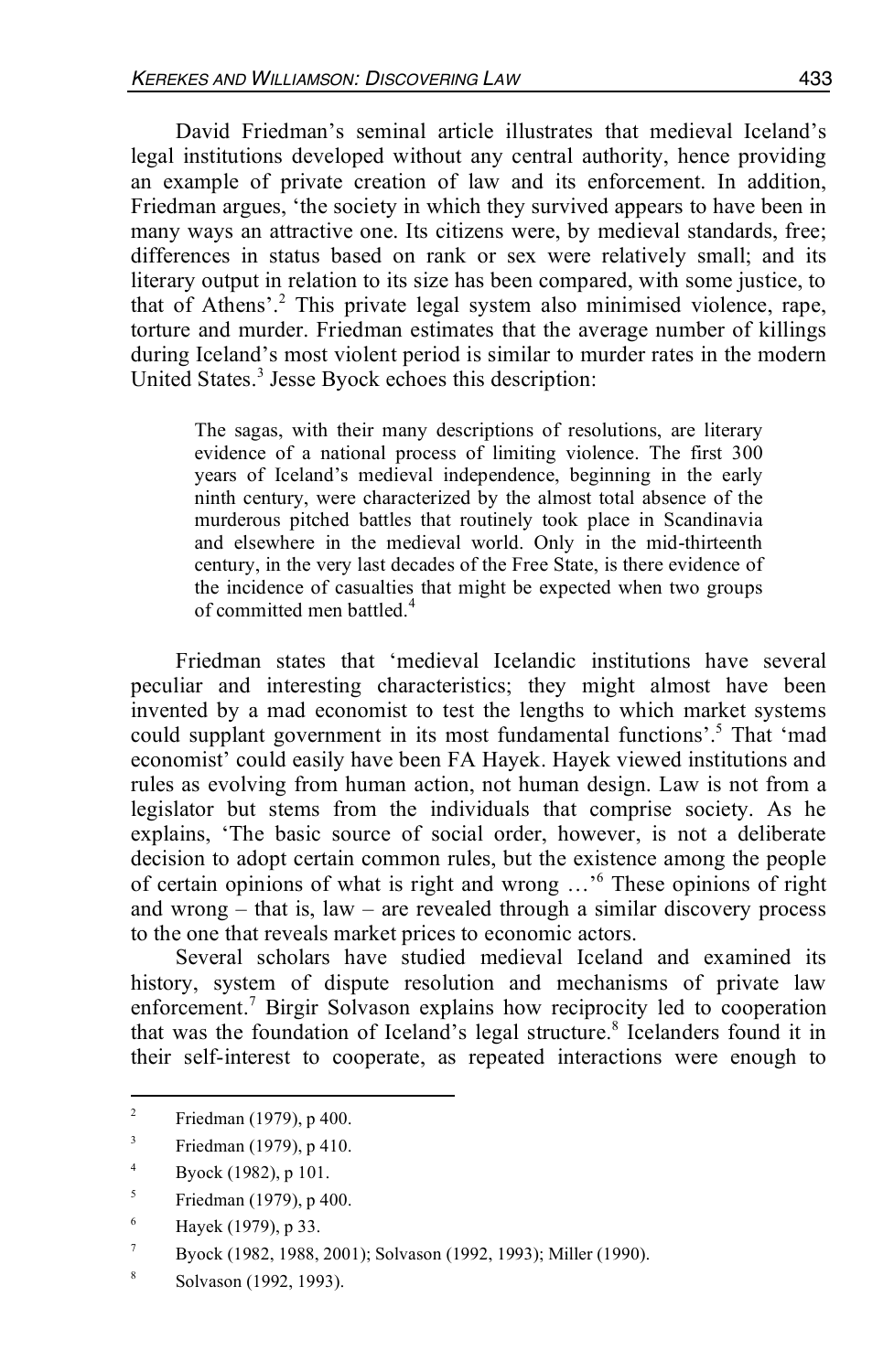discourage defection. In addition, institutional mechanisms evolved to solve information-sharing problems. This article applies Hayek's theory of competition as a discovery process to examine the general social structure and private legal institutions within medieval Iceland. The novel contribution is to discuss the private rules and law that emerged and evolved spontaneously to promote peaceful cooperation and exchange. Specifically, we apply Hayek's theory to examine rules that emerged in medieval Iceland through a competitive process to meet the needs of medieval Icelandic society. Our purpose is not to detail how particular legal institutions came to exist in medieval Iceland, but rather to examine how these institutions facilitated the discovery of law. An examination of the particular rules and laws that existed or provision of a framework to analyse the efficiency of these laws, while important, is beyond the scope of this article.

This work most closely connects with the literature that examines and explains self-enforcing exchange relationships.<sup>9</sup> In the absence of government, private solutions emerge to encourage cooperation in a variety of settings; ranging from medieval international trade, to New York diamond traders, to modern international trade. Such arrangements operate mainly through reputation and usually involve multilateral punishment (through ostracism or boycott), reliance on cooperative social norms, and the use of arbitration organisations. Each of these factors was present in medieval Iceland.

The next section describes the Hayekian theoretical framework. The third section provides a history of Iceland's settlement and legal institutions. The fourth section illustrates how private property and competition led to private law and governance in Iceland. Section five generalises the theory to other applications and section six concludes the article.

## **Theoretical Framework**

The Hayekian theory of competition describes a process whereby information available to no single person or groups of persons is essentially 'discovered'.<sup>10</sup> In decentralised markets, this discovery process is guided by market prices. The price system transmits important information throughout the economy. Prices continuously provide updated information that communicates relative scarcities. In addition, prices also provide incentives that guide entrepreneurs. Profits and losses signal whether consumers value the end product of a good more than they value the inputs used to produce that good. This coordinating discovery process determines which goods and services should be produced among countless possible alternatives. The price system aggregates dispersed knowledge possessed by myriad individuals and communicates it to everyone. Economic order emerges spontaneously without central design or planning.

 <sup>9</sup> Leeson (2006, 2007a, 2007b, 2007c, 2008a, 2008b, 2009); Anderson and Hill (1979, 2004); Greif (1989, 1993, 2002); Clay (1997); Landa (1994); Greif et al (1994); Ellickson (1991); Milgrom et al (1990); Benson (1989a, 1989b).

<sup>10</sup> Hayek (1945, 1960, 1967, 1968).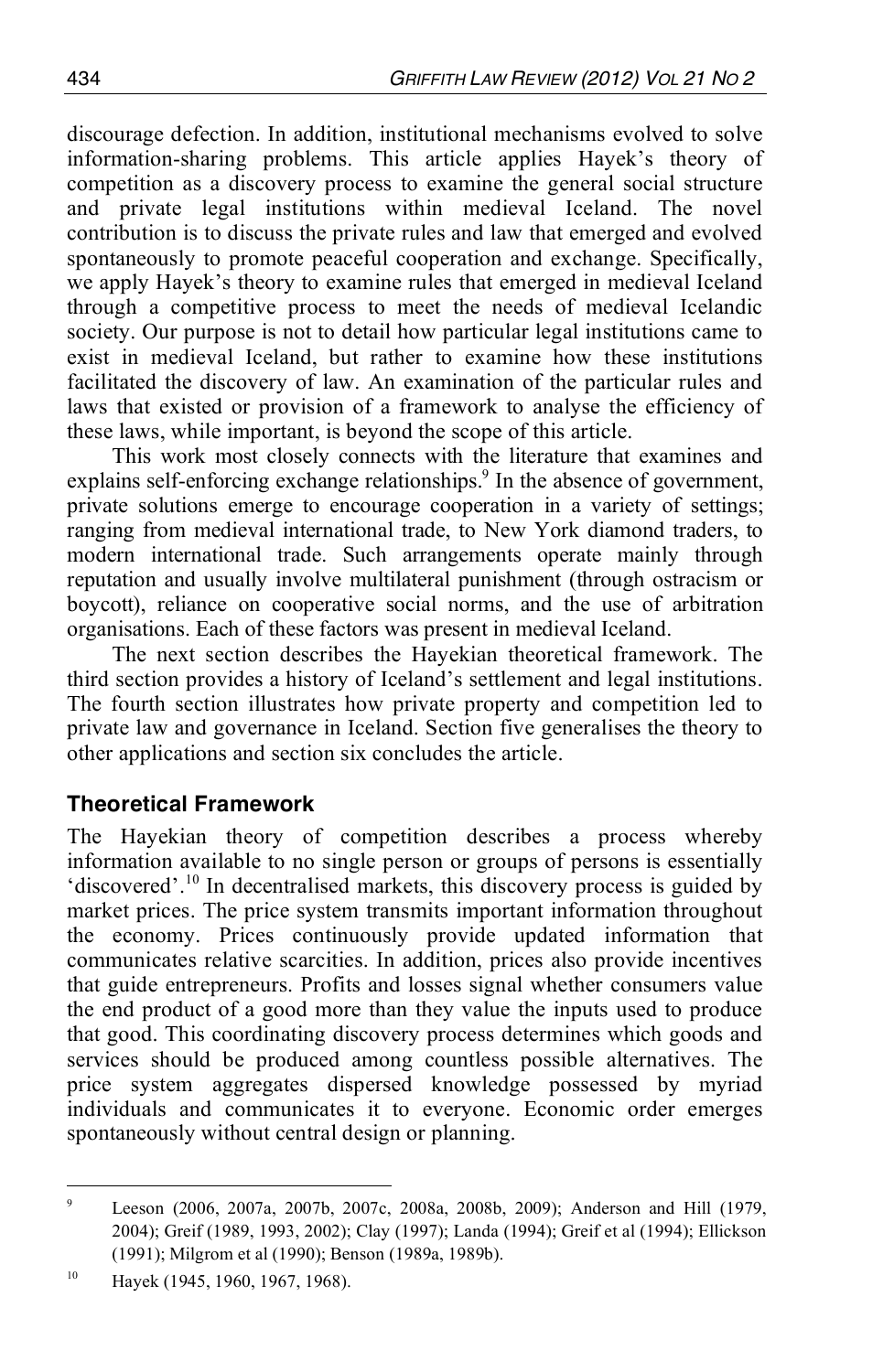The foundation of this discovery process hinges on a system of private property. The only way market competition takes place and leads to a price system is if private property rights are secure. Ludwig von Mises illustrates this idea in 'Economic Calculation in the Socialist Commonwealth'.<sup>11</sup> In this work, he addresses the concept that private property leads to a price mechanism that makes possible a system of profits and losses – in essence, economic calculation. Lacking property rights, individuals do not have an incentive to engage in economic exchange. Without widespread exchange, markets do not emerge to generate a price system. Without prices, a profit and loss system does not exist, thus eliminating the possibility of rational economic calculation. The ability of markets to coordinate and discover knowledge is based on the institution of private property.

This naturally leads one to ask 'Where do institutions, such as property rights, come from?' Hayek applied his thinking about spontaneous orders to institutions. Harold Demsetz supported a Hayekian notion of the emergence of property rights institutions when he argued that property rights arise when the gains of privatisation outweigh the costs of defining and enforcing those rights.12 Other scholars support this view with research that documents numerous historical and contemporary examples of spontaneously emergent systems of private property rights.<sup>13</sup>

In addition to property rights institutions, Hayek maintains that legal institutions can also arise spontaneously through a competitive market process. In *Law, Legislation, and Liberty*, he argues that the bottom-up lawmaking process of common law (versus civil law) utilises dispersed knowledge to coordinate individual expectations.<sup>14</sup> His explanation of the efficiency of common law is analogous to a market process. To Hayek, judges utilise tacit and local knowledge to reach a decision, whereas legislators are forced to try to predict future events in order to construct detailed rules. Thus the role of the judge is not to make law but to discover it, based on communal norms and expectations.<sup>15</sup> To Hayek, this judge-made law is part of the spontaneous order. He states:

The difference between the rules of just conduct which emerge from the judicial process, the nomos or law of liberty – and the rules laid down by authority … lies in the fact that the former are derived from the conditions of a spontaneous order which man has not made, while

 $11$  Mises (1920).

 $12$  Demsetz (1967).

<sup>&</sup>lt;sup>13</sup> Adolphson and Ramseyer (2009); Leeson (2007b); Anderson and Hill (2004); Dixit (2004); Morriss (1998); Benson (1990); de Soto (1989).

<sup>14</sup> Hayek (1973, 1976, 1979).

<sup>&</sup>lt;sup>15</sup> Zywicki and Sanders (2008). Rubin (1977) describes one aspect of this discovery process. When a similar type of case is continually brought before a judge, this signals some sort of inefficiency in the law. Thus judges become aware of the need to discover and articulate the underlying norms and expectations of justice through repeated interactions.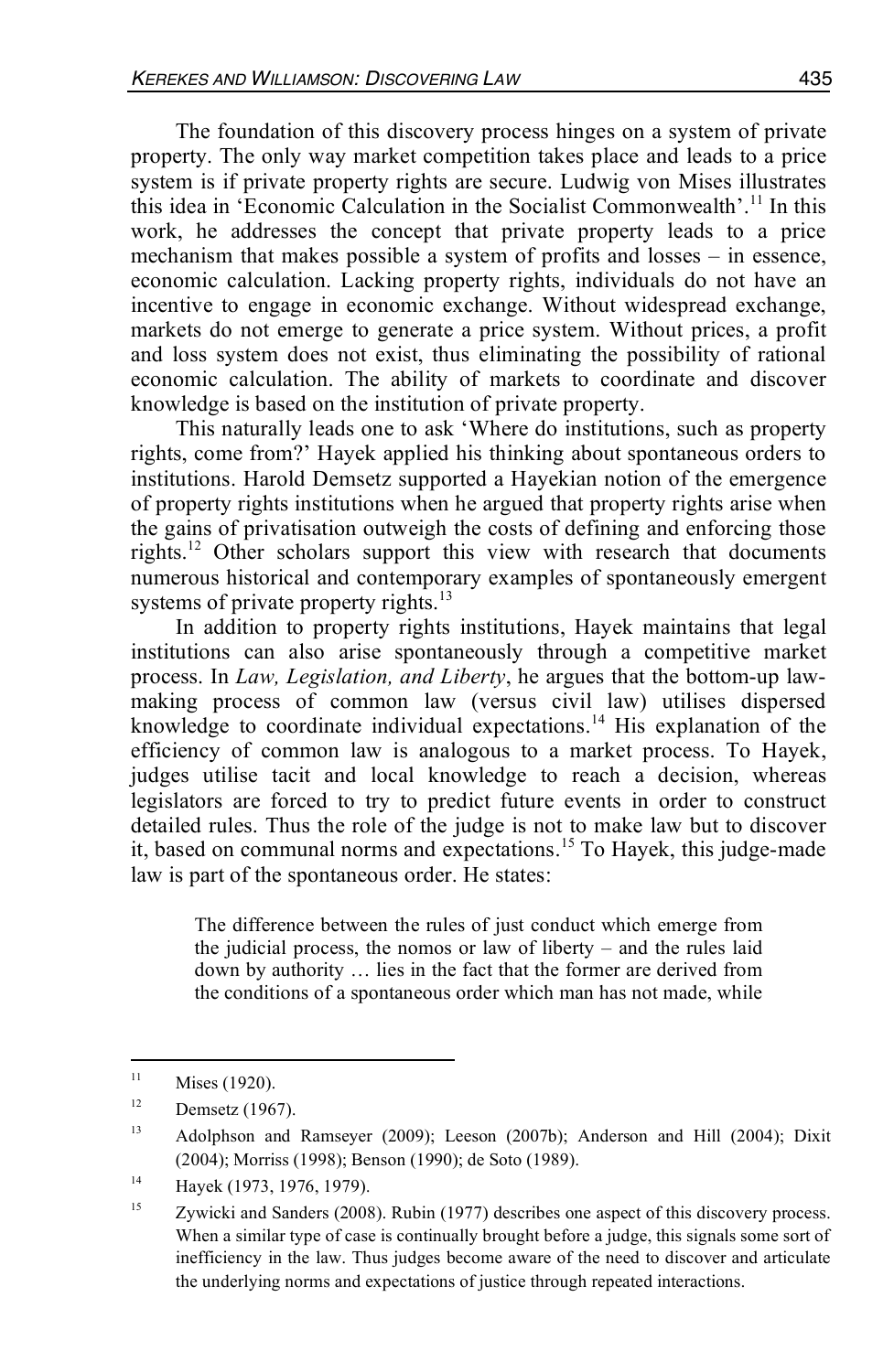the latter serve the deliberate building of an organization serving specific purposes.<sup>16</sup>

This process of common law produced a body of abstract principles that emerged from many decentralised decisions. Common law was capable of adapting to changes in society and evolved to meet the needs of individuals living in that society. Extending this logic, it is natural to see how a completely private order of law can function.<sup>17</sup> Just as competition in markets leads to the discovery of how best to satisfy competing ends, competition in law leads to legal discovery and innovations that best satisfy the wants and desires of individuals living in that society. A centralised body of law produces a one-size fits all approach to legal enforcement with rules that possibly no one wanted. However, with pluralistic competitive provision of law, the rules and enforcement procedures that emerge are more reflective of what individuals actually value. Legal knowledge can only be discovered through a competitive institutional structure.

This Hayekian framework illustrates how private mechanisms can emerge to provide law and its enforcement. In the following sections, we apply Hayek's theories to examine institutions in medieval Iceland. During the Free State, private property rights and competition underpinned the market discovery of law and the creation of complex legal and social institutions. Property rights and competition also enabled the enforcement and sustainability of private law.

## **Medieval Iceland**

In the Icelandic Commonwealth, institutions emerged that reflected the local conditions of medieval Icelandic society. Two of the most important institutions to emerge were the *hreppar* (local administrative units) and local assemblies.

## *Early Settlement*

Iceland's medieval social order reflected the conditions of its settlement. As a culture group, the immigrants came from societies with mixed maritime and agricultural economies and brought with them the knowledge and expectations of European Iron Age economics. The absence of an indigenous population on so large an island was an unusual feature that permitted colonists the luxury of settling in any location of their choosing. As there were no hostile native inhabitants, the settlers enjoyed extraordinary freedom to adapt selectively to their new surroundings. In this frontier setting they

 <sup>16</sup> Hayek (1973), p 123.

<sup>&</sup>lt;sup>17</sup> Friedman (1979); Stringham and Zwyicki (2011). Stringham and Zwyicki (2011) analyse Hayek's evolution of legal thought and compare it with his market-based discovery process. The authors argue that Hayek's own logic leads to theoretical support for a purely private competitive legal system. This leads the authors to conclude that Hayek 'should have been an anarchist': p 1.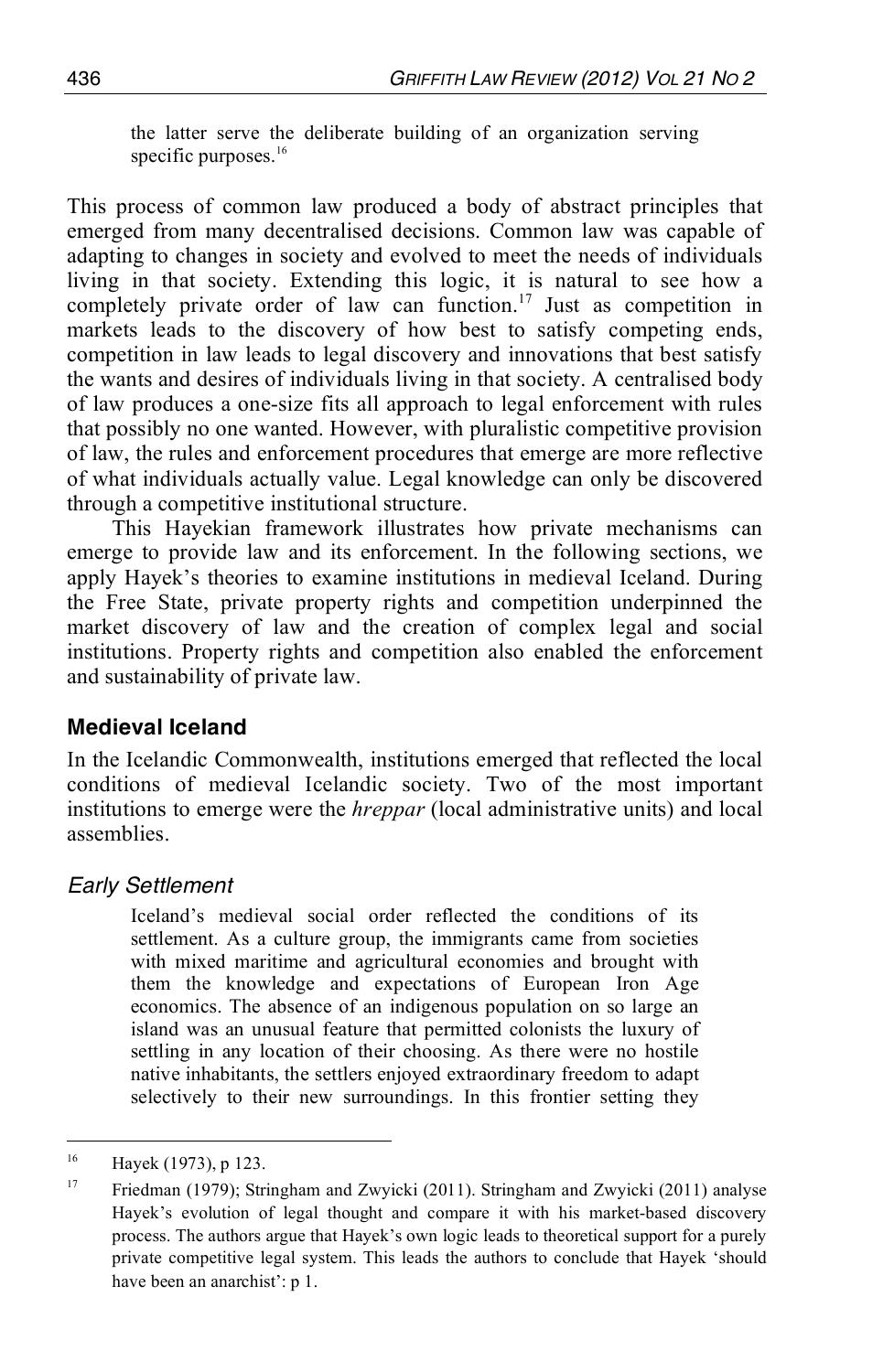established scattered settlements in accordance with the availability of resources. The settlers and the immediate tenth-century descendants adapted quickly to life in the sometimes hostile environment. Called *landnámsmenn* (land-takers) by later generations, these early Icelanders had an extremely large 'founders' effect' on subsequent social, economic and political systems.<sup>18</sup>

Between c 870 and 930, Norwegians began to settle in Iceland during the Age of Settlements. Sources attribute their settlement in Iceland as a reaction against King Harald Finehair in Norway and a response to threats to the rights of freemen by Scandinavian kings. According to *Íslendingabók* (*The Book of Icelanders*, written in approximately 1120), Iceland was fully settled by 930.19 The first settlers (*landnámsmenn*) claimed large tracts of land, and many initially attempted to assert control over entire regions. When settlers were unable to maintain control over such large tracts of land, disputes emerged between these settlers and later immigrants to Iceland. Land claims eventually were broken up into relatively equal farmsteads.<sup>20</sup> The economy centred primarily on animal husbandry and coastal hunter-gathering.<sup>21</sup> Therefore, landownership was of central importance in medieval Iceland, as agriculture and livestock ownership depended on the accessibility of productive land. Disputes regarding land claims and private property were a common source of conflict during the Free State. However, private mechanisms arose to settle disagreements and provide incentives for disputeresolution versus violence.

The institutions that evolved in Iceland were especially concerned with political and legal rights pertaining to free farmers. Immigrants to Iceland brought with them their cultural norms and mores. Influenced by their beliefs and in response to the new environment and the constraints imposed by its physical characteristics, institutions emerged that were particular to the Free State. Icelanders incorporated brokerage into the ancient Norse concept of local freemen's assemblies to create a complex judicial system. Byock argues that one factor underlying the development of Iceland's institutions was its geographical location.22 Far removed and difficult to access, Iceland was not significantly threatened by foreign attack or invasion. The Free State did not have to confront issues of military defence and was able to develop institutions unique to its local conditions and cultural attitudes. This article argues that the more important factors underlying the development of Iceland's institutions were private property rights and competition in law.

 $18$  Byock (2001), pp 8–9.

<sup>&</sup>lt;sup>19</sup> Thorgilsson (1930).

 $20$  Byock (1982).

<sup>&</sup>lt;sup>21</sup> Byock (2001); Miller (1990).

 $22$  Byock (1982, 1988).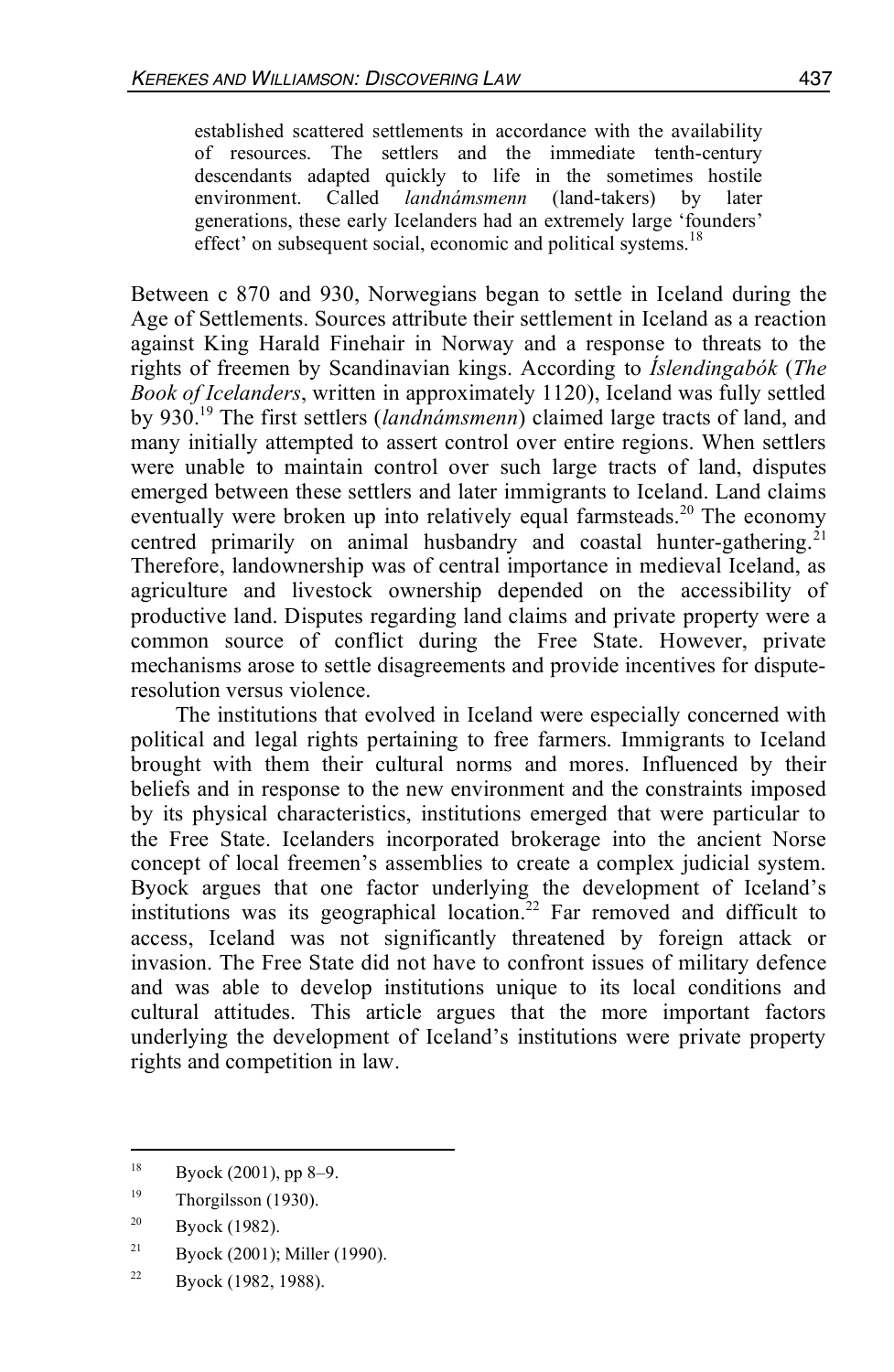### *Social Structure and the* Hreppar

Farmers (*bændr*, sing *bóndi*) and chieftains (*goðar*, sing *goði*) were the primary actors within Icelandic society. The most important farmers were the thing-tax-paying-farmers (*thingfararkaupsbændr*). Each farmer was required to establish a contractual relationship with a chieftain. By approximately 965, Iceland was divided into four quarters (Northern, Southern, Eastern and Western). Farmers could establish a relationship with any chieftain in their quarter, and had to renew the bond each year. Upon the establishment of a bond, farmers were said to be 'in-thing' with their chieftain. A farmer was then known as a thingman (*thingmaðr*, pl *thingmenn*), or legally recognised follower, of the chieftain.<sup>23</sup> Farmers were free to change their allegiance between chieftains, and chieftains had the right to refuse to accept a particular farmer as a thingman. Each member of a household followed the thing attachment of their *bóndi*; therefore, each individual was tied to a chieftain.

*Goðorð* (pl. *goðorð*), the office of chieftaincy, was a private possession – a marketable commodity; it could be bought, inherited, traded, given as a gift or shared. The initial role of the *goðar* was as temple chieftains; they performed religious functions as well as the legal functions they would later come to provide.<sup>24</sup> Successful farmers often obtained chieftaincies, as could ambitious individuals. Chieftains acted as advocates, legislators, arbitrators and enforcers of Icelandic law.25 They held assemblies, appointed judges to courts and presided over courts of confiscation.<sup>26</sup> In approximately 965, the number of chieftaincies was limited to 39. However, the number of chieftains could be higher than the number of chieftaincies, as it was possible for individuals to share a particular chieftaincy.

Prior to the end of the eighteenth century, no villages or towns existed in Iceland. Free farmers controlled the majority of productive land, and the farmstead was the basic unit of production and residence. Household and kin relationships, in addition to the chieftain-thing bonds, were very important for the private enforcement of Icelandic law. One important institution that developed early in Icelandic society was the *hreppr* (pl *hreppar*)*. Hreppar* were local administration units. These communal units were organised geographically, and each unit consisted of a minimum of 20 households, or farmsteads. A farm could not change its affiliation after joining a *hreppr*, and no one could move into a *hreppr* without recommendation from another such organisation. Each *hreppr* met regularly three times a year, with additional meetings organised as needed.<sup>27</sup>

<sup>&</sup>lt;sup>23</sup> Byock (2001).

 $24$  This mix of religious and legal functions is similar to a situation in medieval Japan, where individuals turned to temples and monasteries to secure property rights (Adolphson and Ramseyer 2009).

<sup>&</sup>lt;sup>25</sup> Byock (1982, 1988).

<sup>26</sup> Miller (1990).

<sup>&</sup>lt;sup>27</sup> Byock (1988); Miller (1990).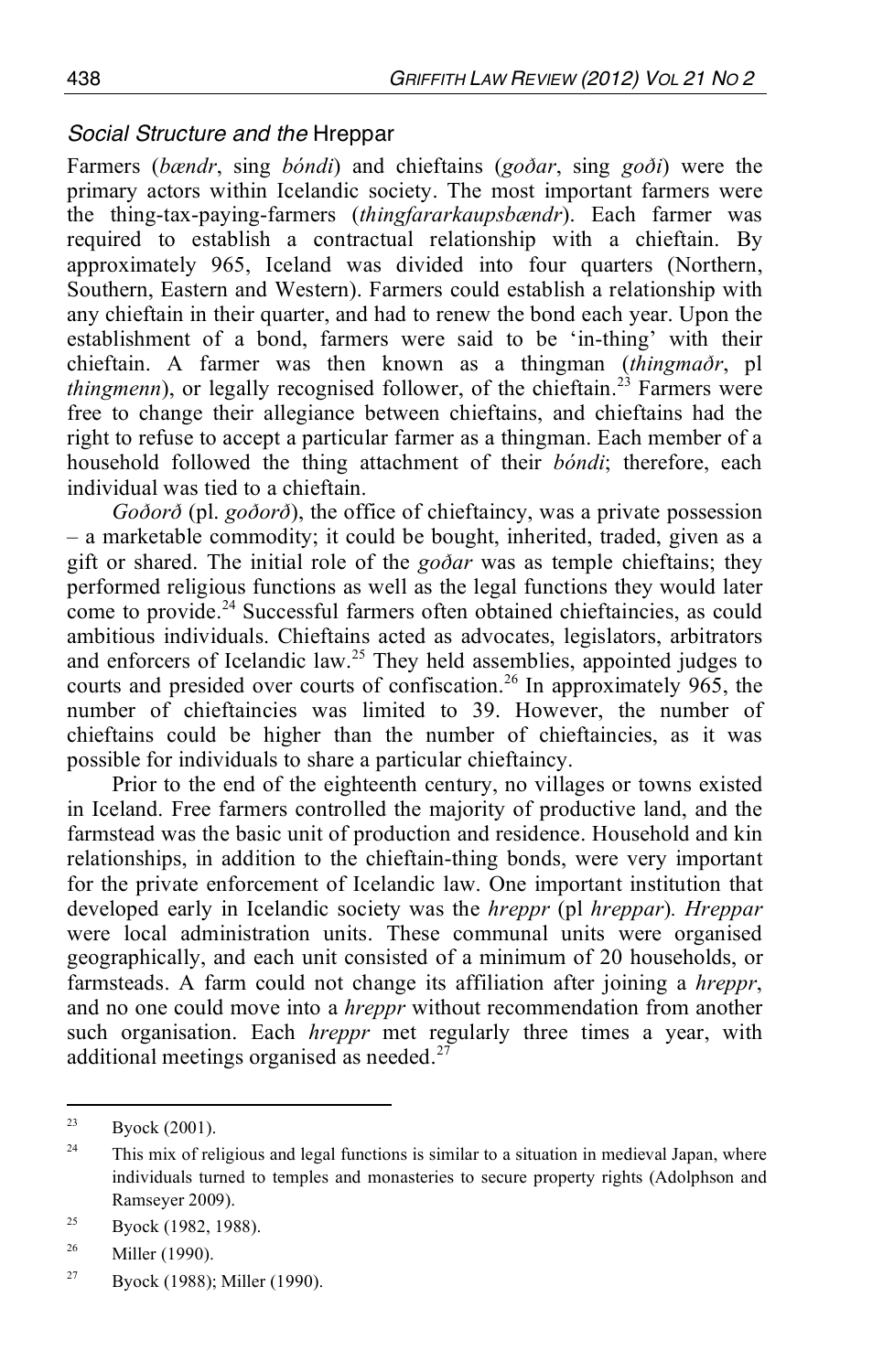*Hreppar* operated independently of chieftain–thing relationships and served two primary functions: to care for orphans and the poor who had no household or kin support; and to act as a sort of insurance system. To provide poor relief, a *hreppr* collected mandatory contributions from each household. The poor were placed with different households for varying lengths of time, depending on the wealth of each household. The insurance system was 'funded by a maximum assessment of one six-ell ounce per 120 ounces of a member's total wealth (ie 0.83 percent)'.<sup>28</sup> Any member of a *hreppr* suffering a loss of more than a quarter of his herds to disease was able to recover half of his loss. *Hreppar* also provided fire insurance. Members could obtain insurance for three rooms of the farmhouse (the living room, kitchen and pantry), and could collect half the value of the loss. Households could draw on insurance funds a maximum of three times. Recoveries were reduced accordingly if these funds were to fall below the level sufficient to cover losses. In addition to its two primary functions, the *hreppar* also oversaw and controlled summer grazing lands.<sup>29</sup> Interestingly, the *hreppar* continued to operate following the end of the Free State. According to Byock, 'In 1703, there were 162 of these units.'30

### *Legal Institutions and Assemblies*

Whereas *hreppar* operated as local administrative units, early Icelanders also organised local assemblies, called things, to settle disputes. Local things formed the basis of the extensive legal system and provided a forum to resolve conflicts. Chieftains were responsible for conducting the local things. Solvason conjectures that the earliest assemblies were likely overseen by a single chieftain and were relatively informal.<sup>31</sup> These local things evolved into more formal assemblies, meeting at specific locations at legally determined regular intervals.<sup>32</sup>

There were four critical events in the evolution of the Icelandic court system: the creation of the Althing; the division of Iceland into quarters and the establishment of the Quarter Courts; and the introduction of the Fifth Court.<sup>33</sup> The Althing was established c 930, and at that time there were 36 chieftaincies. The Althing was the most important assembly and met each year in June for two weeks at Thingvöllr (the Thing Plain). All chieftains attended this meeting, with each chieftain accompanied by some of his thingmen.

 The most important local thing was the springtime thing, *várthing*, which assembled each May and acted as a court that tried local cases. This district assembly was composed of three local chieftains and their thingmen. The thingmen of all three local chieftains were required to attend this

- <sup>31</sup> Solvasson (1993), p 104.
- $32$  Byock (1988).
- <sup>33</sup> Miller (1990).

<sup>&</sup>lt;sup>28</sup> Miller (1990), p 20.

<sup>&</sup>lt;sup>29</sup> Jóhannesson (1974); Miller (1990).

 $30$  Byock (2001), p138.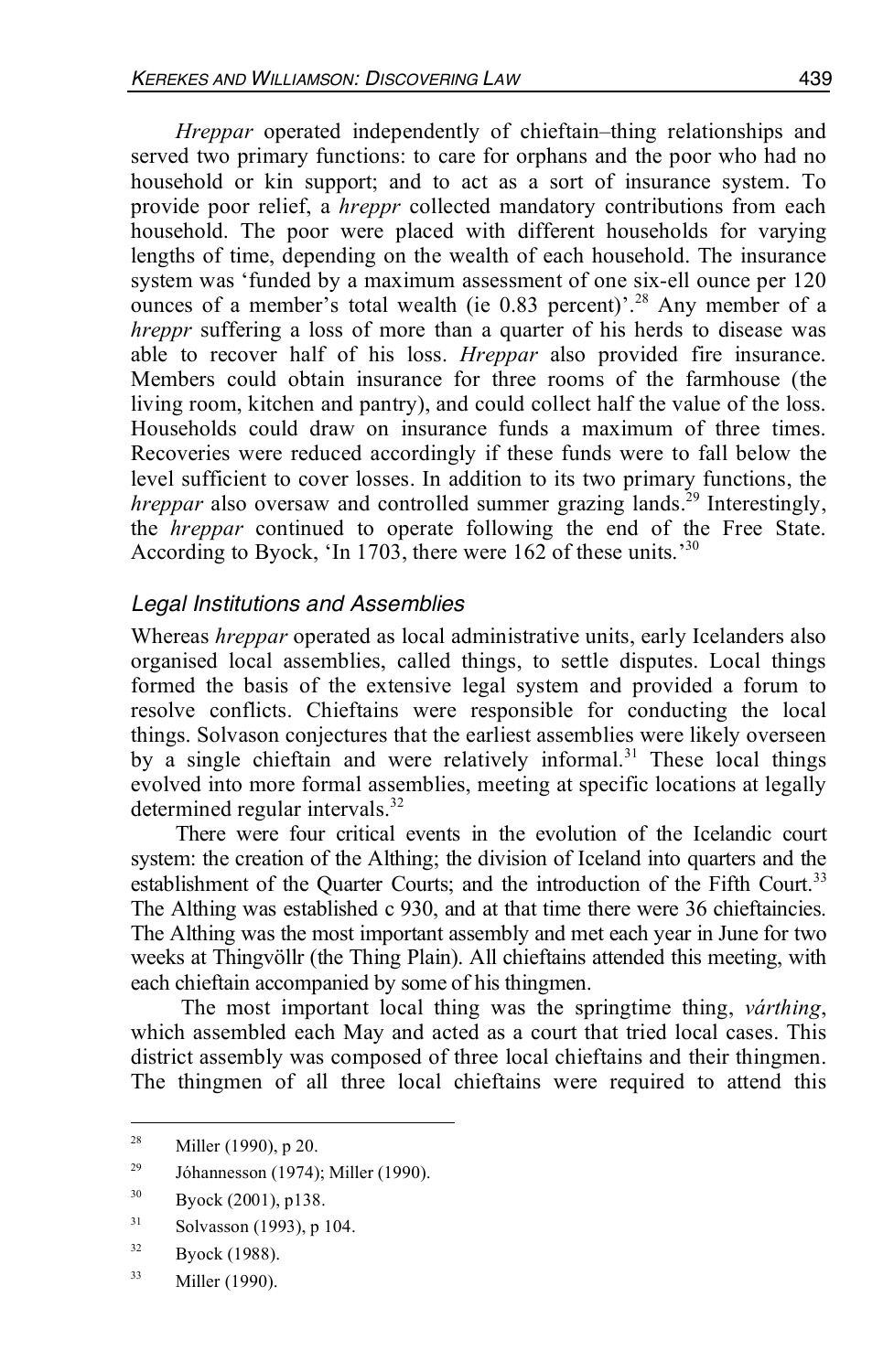assembly. The *várthing* was divided into two parts: the courts of prosecution (*sóknarthing)* and the courts of payment (skuldathing), which handled debts.34 The value of the standardised ounce (*thinglagseyrir*) was set at the *várthing*. Also at this assembly, each chieftain could require each ninth thing-tax-paying farmer of his followers to go with him to the Althing. The chieftain then collected the thing tax (*thingfararkaup*) from the thingmen who were not traveling to the Althing to compensate those who did travel.<sup>35</sup>

The fall thing, *leið*, met each August, and could be held by chieftains individually. The purpose of this assembly was to announce the happenings at the summer Althing and to relay any new laws. The *leið* did not serve a judicial function. According to Byock:

The *leið* had an additional function within the context of the political economy. It publicly defined who a chieftain's thingmen were at the conclusion of that summer's dispute season. The group noted thingmen who had defected during the season when push had come to shove, and counted the current membership.<sup>36</sup>

Thus these assemblies can also be viewed as institutional devices that arose to minimise information-sharing costs.<sup>37</sup>

Initially, there were likely twelve *várthings* spread relatively evenly throughout medieval Iceland. In approximately 965, the country was divided into quarters and an additional *várthing* and three chieftaincies were added in the Northern Quarter. Thus each quarter had three local things, with the exception of the Northern Quarter, which had four local things. This made a total of thirteen thing districts and 39 chieftaincies.<sup>38</sup> The three new chieftaincies created in the Northern Quarter did not have the power to appoint judges to the Quarter Courts. Three new chieftaincies were created in each of the other three quarters to preserve a balance of power among the quarters at the Althing. These nine new *goðar* sat in the *lögrétta*, but were not able to act as chieftains in the local things or to nominate judges to the Quarter Courts.39 This brought the total number of *goðar* to 48 (36 ancient and twelve new).

The *lögrétta* was the central legislative unit of medieval Iceland, and it convened during the Althing. The purpose of the *lögrétta*, or law council, was to amend previous laws and make new ones. Chieftains were the only individuals able to vote in the *lögrétta*, but each chieftain could bring two advisers with him. When a chieftaincy was shared, only one chieftain at a time could attend the *lögrétta* and perform the other chieftain responsibilities at the Althing. All 48 (ancient and new) chieftaincies participated in the *lögrétta*.

 $34$  Byock (2001).

 $35$  Byock (1988).

<sup>36</sup> Byock (2001), p 174.

<sup>37</sup> Solvasson (1993).

<sup>38</sup> Byock (1982, 1988).

<sup>39</sup> Byock (1988).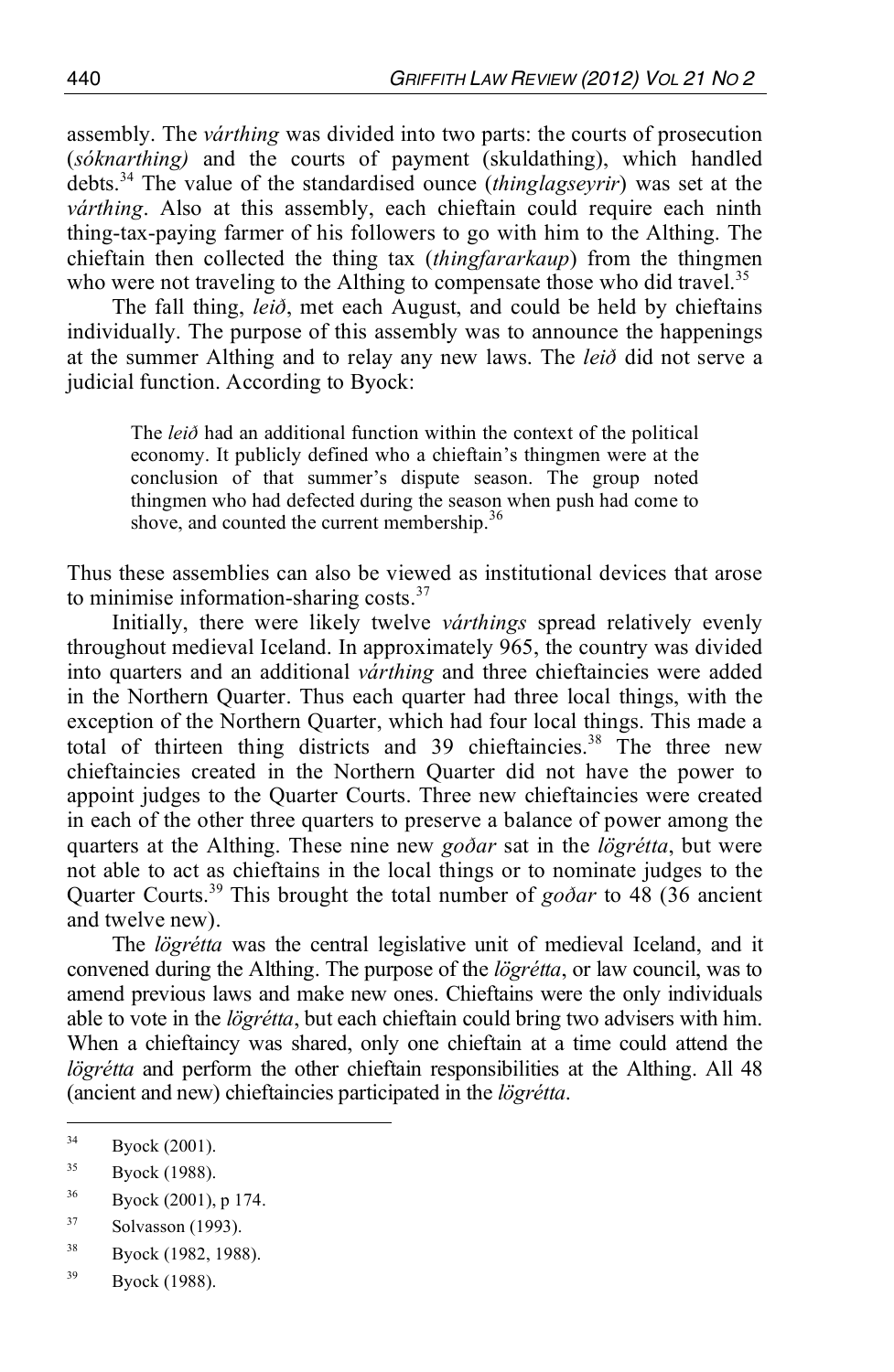In addition to the *lögrétta*, the four Quarter Courts (*fjórðungsdómar*) convened at the Althing, as did the Fifth Court (*fimtardómr*) after its establishment in approximately 1005. The Quarter Courts met to hear cases that could not be decided at the *várthing*. These courts also heard cases of first instance for litigants who belonged to different local things. Thirty-six judges were selected to hear cases at both the local things and the Quarter Courts. At the local things, each of the three local chieftains appointed twelve *bændr* to act as judges. At the Althing, each of the 36 chieftains holding an original (ancient) *goðorð* nominated judges to the Quarter Courts. To do so, each chieftain selected four *bændr* at the *lögrétta*. These individuals then drew lots to determine their assignment to the Quarter Courts.<sup>40</sup>

Cases that ended in divided judgments in the Quarter Courts were heard at the Fifth Court, which acted as a court of appeal. Whereas cases in the Quarter Courts required the agreement of 31 judges, the Fifth Court required a simple majority for judgment. Forty-eight judges presided over this court, one chosen by each of the 48 (ancient and new) chieftaincies. Litigants to this court were able to dismiss twelve judges so that 36 individuals, as in the other courts, ultimately determined judgment.<sup>41</sup>

During the Icelandic Free State, there was only one significant national figure. The Lawspeaker (*lögsögumaðr*) was the elected official of the *lögrétta*. This individual served a three-year term and recited one-third of the laws each year at the Law Rock (*lögberg*). Each *goði* was required to attend the recitation of the laws. In addition, the Lawspeaker announced any new laws passed by the *lögrétta*. 42

## **Legal ʻDiscovery': Private Property and Competition in Medieval Icelandic Law**

Private property and competition underlie medieval Icelandic law. Private law emerged in medieval Iceland through voluntary choices and knowledgeable individuals, and resulted in relative impartiality. The chieftaincies themselves were private property: marketable commodities that could be bought, sold, gifted or shared. Chieftaincies, analogous to any private commodity, were likely to be owned by those individuals who valued them most. Recall that successful farmers or other ambitious individuals could acquire chieftaincies. Just as resources flow to their highest valued use via exchange in markets for goods and services, individuals with local knowledge and incentives for efficient decision-making obtained chieftaincies. Through the competitive allocation of chieftaincies there was a tendency for rule articulation that reflected 'on-the-ground' values versus a top-down process of rule-making. Although farmers were required to establish contractual relationships with chieftains, they voluntarily chose a chieftain from their Quarter. Likewise, chieftains could voluntarily refuse a

 <sup>40</sup> Byock (1982, 1988); Miller (1990).

<sup>41</sup> Miller (1990).

<sup>42</sup> Byock (1982, 1988, 2001).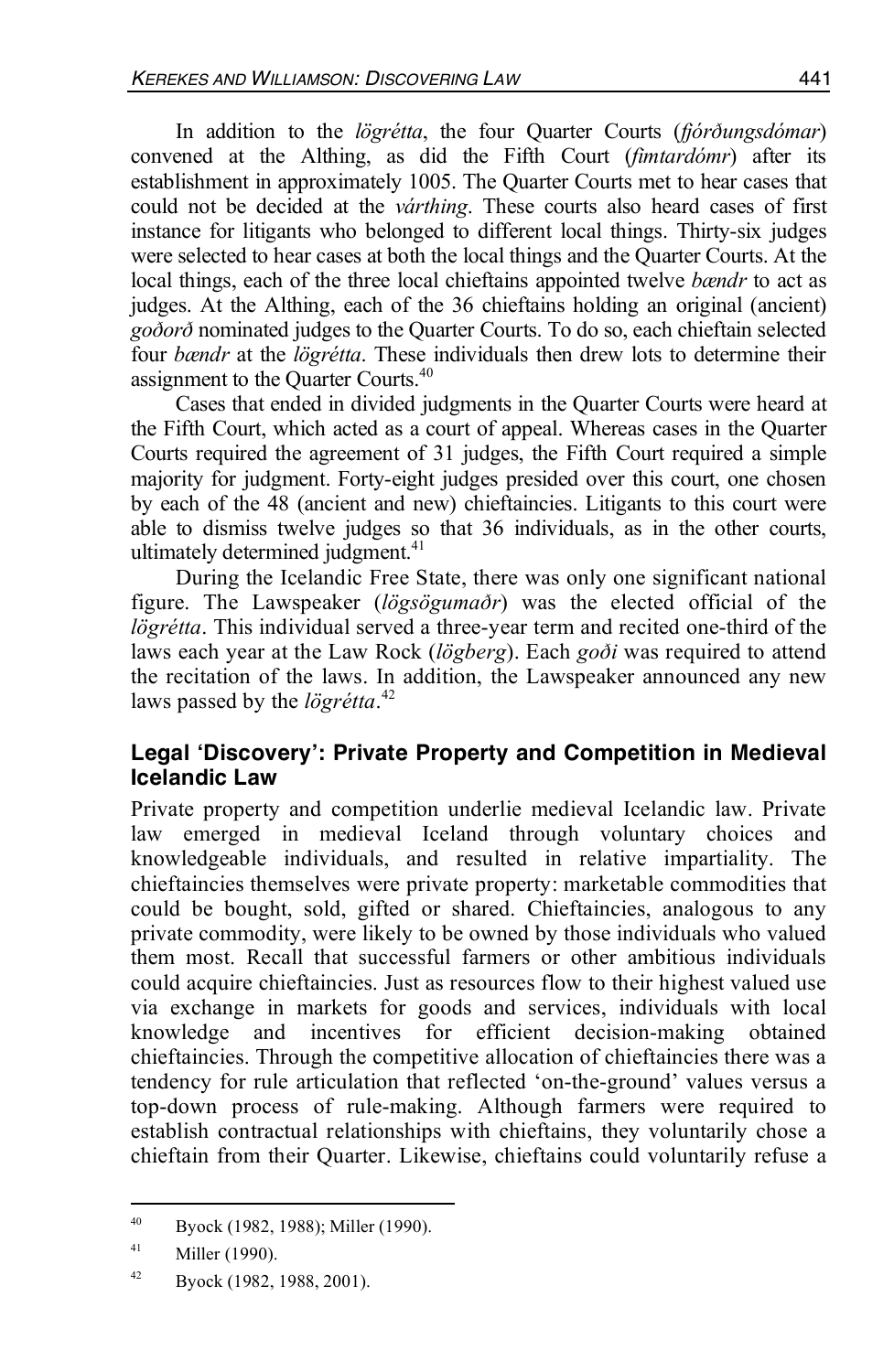particular farmer. Geography did not determine the chieftain–thing relationship. Byock states:

the chieftains lived interspersed among farmers who might be thingmen of other, sometimes rival, *goðar*. Thingmen of competing *goðar* might also be advocacy clients of chieftains other than their own, as well as clients of prominent *bændr* who themselves might be thingmen of still other *goðar*. In order to understand Iceland we must remember that farmers and chieftains had many choices.<sup>43</sup>

As such, competition existed between chieftaincies. This competition served as a disciplinary force and constraint on the abuse of power by chieftains. Possession of a chieftaincy was worthless without followers. In order to secure and maintain followers, *goðar* were accountable for the quality and price of the services they provided to farmers. These services included advocacy, arbitration and enforcement of law, each of which required knowledge of what the law was. Successful chieftains utilised tacit and local knowledge to reach decisions and were adept at making necessary adjustments when faced with changing surroundings.

In this example, the chieftain and farmers (in their role as nominated judges) in private law were analogous to judges under common law. The law was not something given to each chieftain; instead, it had to be discovered and had to reflect the local values, norms and conditions specific to time and place. Chieftains did not create law, but instead discovered law that expressed communal norms and expectations. Because of the competitive elements within this legal apparatus, it was possible to reveal and articulate law in a manner that created a working body of law. For instance, if a similar type of case would continually be brought before a chieftain, this signalled the need for further clarification. Through repeated interactions, chieftains became aware of the need to discover and articulate the underlying norms and expectations of justice. This process of discovery and articulation created focal points that were selfreinforcing. However, if a chieftain made a ruling that did not align with notions of what was right, individuals could express disatisfaction by 'exiting with their feet'. Individuals could change alliances but without the requirement and additional costs of actually relocating.

 The particular arrangements of the courts and legal system in medieval Iceland also resulted in relative impartiality of court judgments. As discussed above, the local things served to try local cases, relay laws and information from the Althing, and share information regarding chieftain– thing relationships. The Quarter Courts had two primary functions. First, they served as a court of appeals when there was a divided judgment at a local thing (*várthing*). Second, they served as a court of first instance when the litigants were from different quarters or if impartiality was in question. In addition, the Fifth Court served as a final court of appeal when facing a divided judgment at a Quarter Court. Also, as discussed above, chieftains

 <sup>43</sup> Byock (1988), p 113.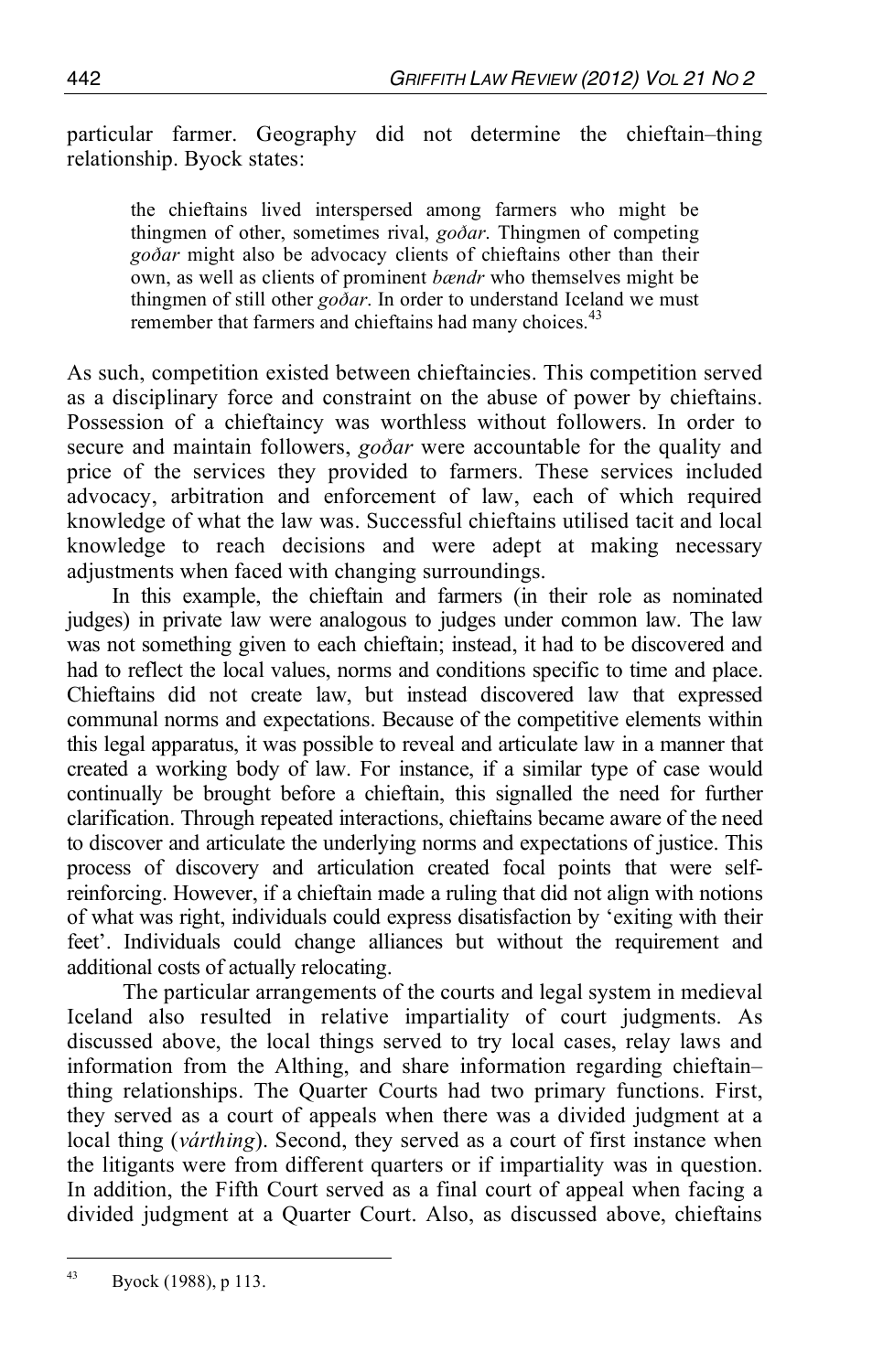nominated farmers as judges to the Quarter Courts. These individuals then drew lots to determine the court over which they would preside. The result was that individuals from different regions served on court juries. The multitiered structure of the court system, as well as the selection process of judges and juries, incentivised impartial rulings. This multi-tiered structure also clarified law, as cases that could not be decided at local things moved to the Quarter Courts and ultimately to the Fifth Court if necessary. These mechanisms served to provide continuity and standardisation of law across quarters.

 Equally important to the discovery of law is the enforcement of that law. Just as no central figure or body designed the law, no central authority existed in medieval Iceland to enforce law. Enforcement rested with the individual, who could enlist the aid of family, friends or chieftains. Dispute resolution occurred via private arbitration or through the court system. Violators of the law owed financial restitution to their victims. Any individual not in a position to enforce their claim to compensation could sell this claim to a stronger party. In this manner, claims to compensation were tradable commodities and acted as another institutional constraint. The ability to sell the right to prosecute a case discouraged more powerful individuals from abusing the relatively poor and weak.<sup>44</sup>

Individuals who did not adhere to the rules of medieval Iceland faced outlawry. There were two types of outlawry: lesser outlawry (*fjörbaugsgarðr*) and full outlawry (*skóggangr*). Lesser outlaws were banished from the island for three years; failure to do so resulted in full outlawry. Full outlaws could be killed with impunity and were not to be assisted, harboured or helped to leave the country. Both types of outlawry required confiscation of the individuals' property.45 This method of dealing with criminals was efficient in the sense that it did not require a state apparatus or a police force to execute punishments.

## **General Applications of Hayek's Theory**

The Hayekian institutional competition theory can be applied to other cases throughout history where creation of law and property rights emerged without government. We relate the experience in medieval Iceland to three specific historical examples: Lex Mercatoria, *Leges Marchiarum* and medieval Japan. It should be noted that Iceland's case is distinct in that it involved broad institutional emergence where many other examples are of a more narrow focus. Also, depending on the context, the appropriate unit of analysis may not be the nation-state. Although the modern world is carved into countries with clear boundaries, in much of the world and throughout history, the units of social order are not at a national but at a much lower level. Each case summarised below provides us with some evidence of the

 <sup>44</sup> Byock (2001); Long (1994); Friedman (1979).

<sup>45</sup> Byock (1988, 2001).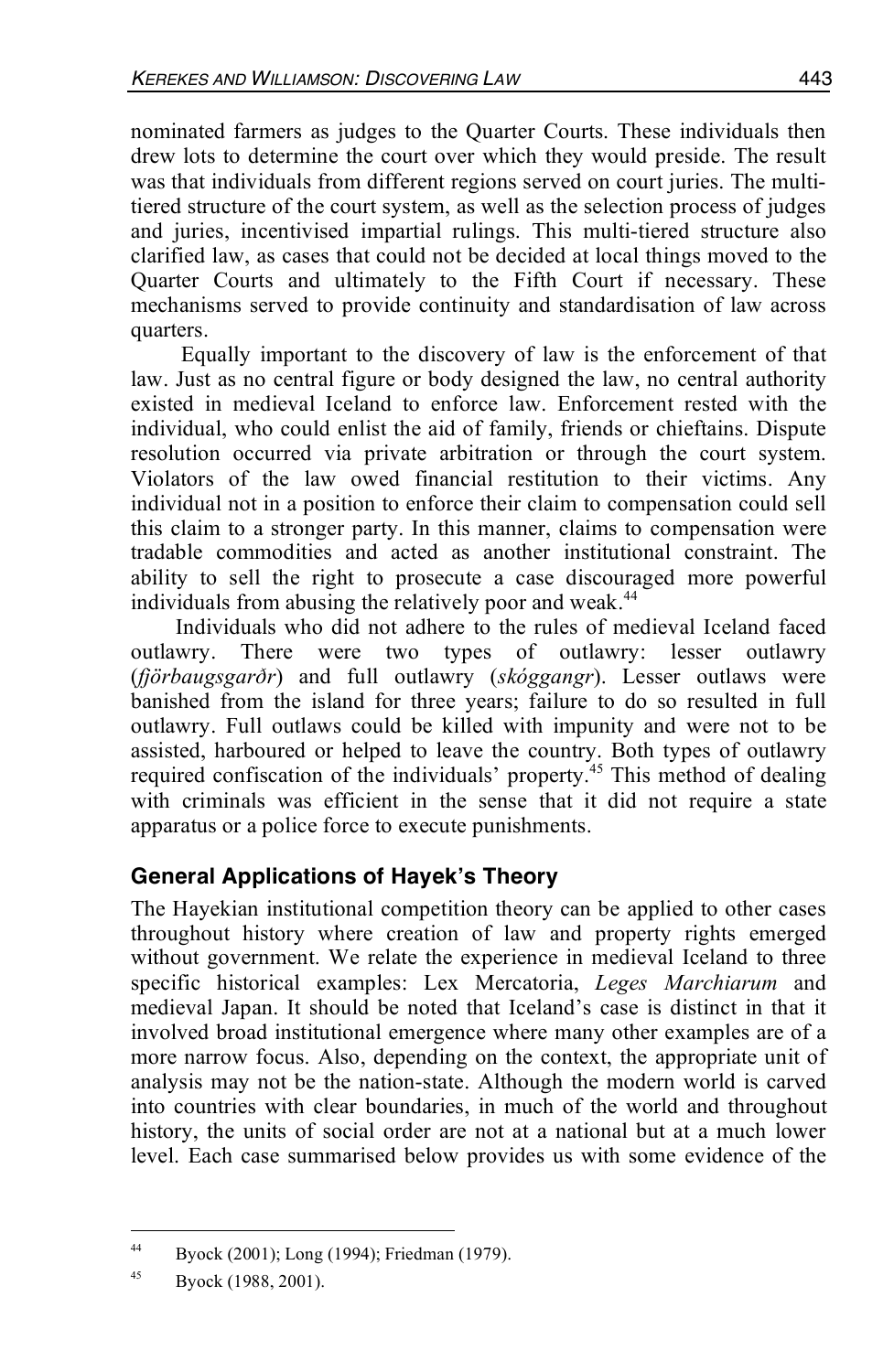market's ability to provide 'meta' institutions that enable widespread cooperation without government.

For example, one of the most documented cases is the Lex Mercatoria, the Law Merchant: 'the early development of commercial law prior to the rise of large-scale third-party enforcement of legal codes by the nationstate'.46 The Law Merchant is a complex polycentric system of customary law that arose from the desire of traders in the late eleventh century to engage in cross-cultural exchange. In the absence of state enforcement, this custom-based system relied on private arbitration for resolving disputes. By the end of the eleventh century, the Law Merchant came to govern most commercial transactions in Europe, providing a uniform set of standards across large numbers of locations. 47

Since this set of code developed before the rise of the nation-state, a key issue was the problem of enforcement. Due to merchant travel, differing local laws and fear of partiality against foreign merchants, traders did not view government courts as fair and efficient. Merchants needed ways to resolve disputes; therefore, they created what became known as 'pie powder' or 'dusty feet' courts. These private courts adjudicated disputes based on customary business practices. Adjudicators were selected based on knowledge of a particular area of commerce. One key difference was that these private courts were much faster than government courts, since merchants did not have time to wait for resolution. Merchants would bring a dispute before a court and if a merchant refused to abide by a ruling, he was blacklisted. The courts were voluntarily chosen, which led to knowledgeable judges and impartial rulings. The result was a system of private judges that enforced practices and overcame incentives to cheat.<sup>48</sup> As certain mechanisms emerged as being better than others, the Law Merchant in essence created commercial codes. As these codes evolved, the most effective rules spread throughout Europe and provided a uniform set of rules.

A more general example illustrates the creation of law between warring societies in the sixteenth-century Anglo-Scottish borderlands.<sup>49</sup> Border people belonged to two different social groups and considered each other hated enemies. As such, the societies had frequent conflict. To regulate this violence, a self-enforcing private system of cross-border law emerged called the *Leges Marchiarum*. These 'laws of lawlessness' managed all aspects of cross-border interaction, including murder, theft, arson and harbouring outlaws.

To enforce these rules, trials occurred during 'days of truce', where community members would file a complaint regarding a cross-border grievance. Members from both communities would meet to decide cases. An English warden selected Scottish jurors and a Scottish warden selected English jurors. The Scottish jurors judged English grievances and vice versa. This system incentivised both groups to be impartial, and led to common rules regarding

<sup>&</sup>lt;sup>46</sup> Milgrom et al  $(1990)$ , p 4.

<sup>47</sup> Benson (1989b).

<sup>48</sup> Benson (1989b).

 $49$  Leeson (2009)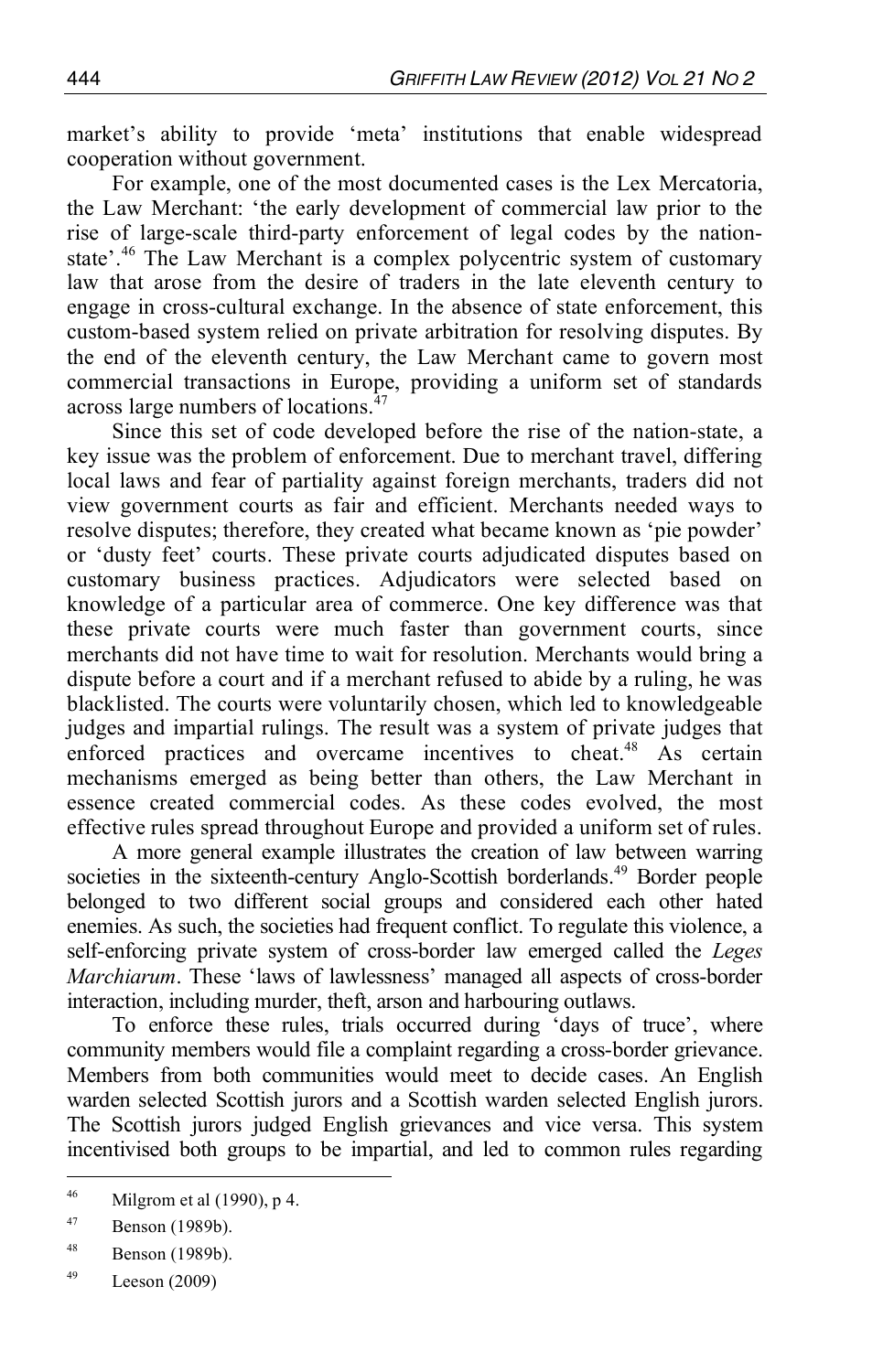social cooperation and interactions. The *Leges Marchiarum* and its enforcement created a decentralised legal order that led to private governance regarding crossborder relations between otherwise hostile groups.

Lastly, medieval Japan provides an example of the establishment of property rights outside of government by relying on temples and monasteries. During the period 1100–1600, Japan's government did not provide stability or incentives for citizens to invest or engage in crosscultural exchange; therefore, many individuals commended their rights of land to temples and monasteries. The temple was granted an equity interest equal to a share of the harvest, and the landholder received a tax exemption from the government and could rely on the temple to protect property from invasion. The temples adjudicated disputes within their own jurisdictions as well as providing protection from outside invaders. In addition, merchants and traders acquired contract enforcement by paying temple dues and joining their guilds. Since the temples competed with one another for guild members and commended land rights, these religious institutions created effective market-based solutions to substitute for weak government institutions.<sup>50</sup>

These examples all rely on some form of reputation and multilateral punishment, cooperative social norms and the use of arbitration. As articulated in Hayek's theory of markets as a discovery process, market-based emergence of law and institutions stems from private property and competition.

# **Conclusion**

This article derived a Hayekian theoretical framework based on competition as a discovery process not only for market prices, but also for law. Medieval Iceland provides a historical example of how private legal institutions can evolve spontaneously and function successfully. During the Free State, private property rights and competition underpinned the market discovery of law and the creation of complex legal and social institutions. Property rights and competition also enabled the enforcement and sustainability of private law. The institutions that emerged reflected the needs and values of Iceland's population.

Medieval Iceland illustrates that, contrary to popular belief, private institutions can emerge that are sufficient to promote cooperation, exchange and conflict resolution without a centralised state. Through systems of reciprocity, repeat interactions, ostracism and information-sharing, these private institutions were self-enforcing. In addition to reflecting the cultural norms of medieval Icelanders as law was 'discovered', the legal system also resulted in the relative impartiality of judgments. Private property rights and competition were at the root of both of these positive outcomes.

The application of Hayek's insights to law creation as a discovery process has important implications for modern legal systems. Law is likely to be more efficient, and will more closely reflect the values of a society, when legal systems enable law to emerge spontaneously versus being centrally planned. This supports the argument for competitive legal systems versus government control of law.

 <sup>50</sup> Adolphson and Ramseyer (2009).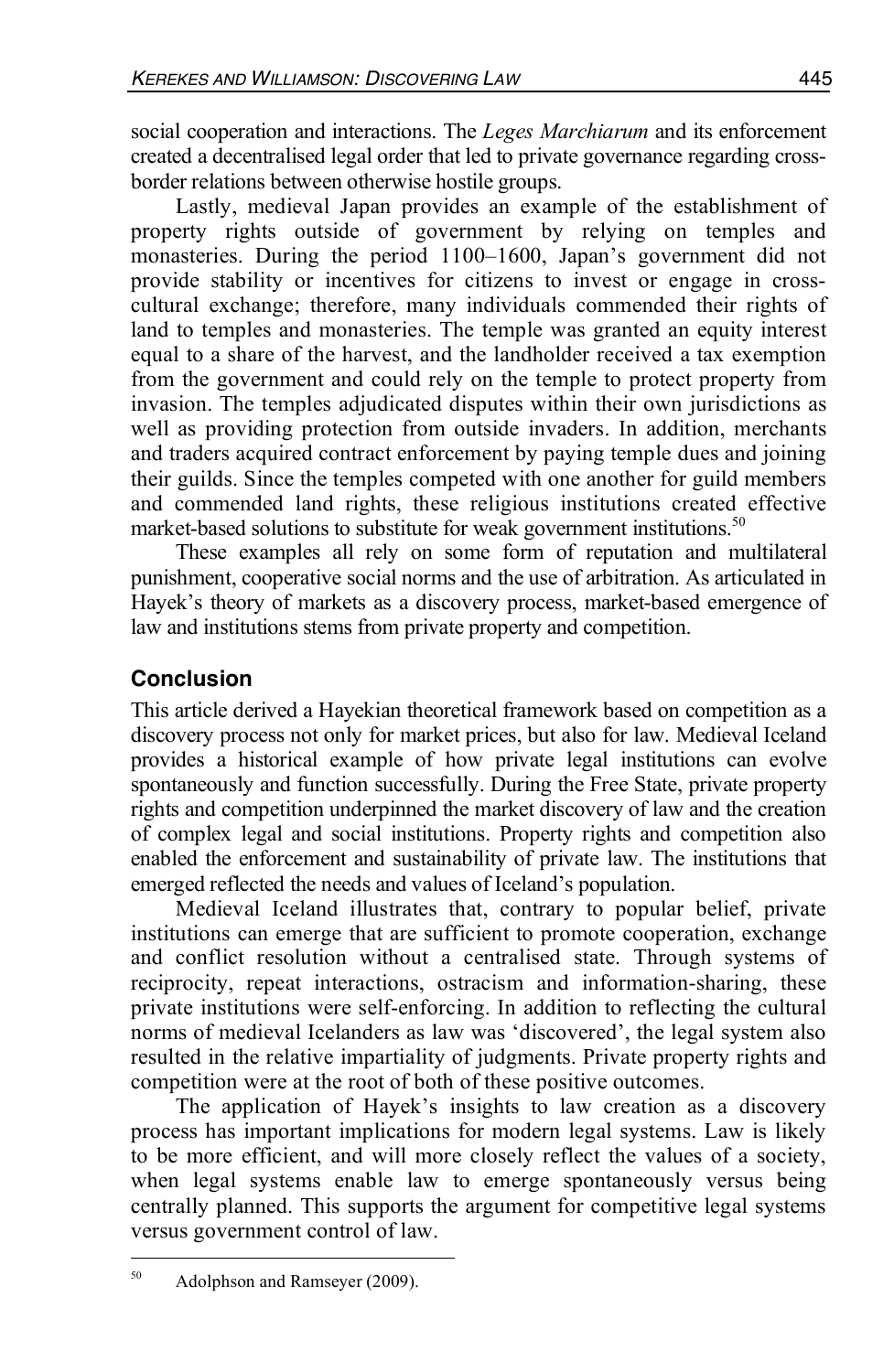#### **References**

- Mikael Adolphson and John Ramseyer (2009) 'The Competitive Enforcement of Property Rights in Medieval Japan: The Role of Temples and Monasteries' 71 *Journal of Economic Behavior and Organization* 660.
- Terry Anderson and Peter Hill (1979) 'An American Experiment in Anarcho-Capitalism: The Not so Wild, Wild, West' 3 *Journal of Libertarian Studies* 9.
- Terry Anderson and Peter Hill (2004) *The Not So Wild, Wild West: Property Rights on the Frontier*, Stanford University Press.
- Bruce Benson (1989a) 'Enforcement of Private Property Rights in Primitive Societies: Law Without Government' *Journal of Libertarian Studies* 1.
- Bruce Benson (1989b) 'The Spontaneous Evolution of Commercial Law' 55 *Southern Economic Journal* 644.
- Bruce Benson (1990) *The Enterprise of Law: Justice without the State*, Pacific Research Institute for Public Policy.
- Jesse Byock (1982) *Feud in the Icelandic Saga*, University of California Press.
- Jesse Byock (1988) *Medieval Iceland: Society, Sagas, and Power*, University of California Press.
- Jesse Byock (2001) *Viking Age Iceland*, Penguin Putnam Inc.
- Karen Clay (1997) 'Trade without Law: Private-Order Institutions in Mexican California' 13 *Journal of Law, Economics, and Organization* 202.
- Hernando De Soto (1989) *The Other Path: The Invisible Revolution in the Third World*, IB Tauris.
- Harold Demsetz (1967) 'Toward a Theory of Property Rights' 57 *The American Economic Review* 347.
- Avinash Dixit (2004) *Lawlessness and Economics: Alternative Modes of Governance*, Princeton University Press.
- Robert Ellickson (1991) *Order Without Law: How Neighbors Settle Disputes*, Harvard University Press.
- David Friedman (1979) 'Private Creation and Enforcement of Law: A Historical Case' 8 *Journal of Legal Studies* 399.
- Avner Greif (1989) 'Reputation and Coalitions in Medieval Trade: Evidence on the Mahgribi Traders' 49 *Journal of Economic History* 857.
- Avner Greif (1993) 'Contract Enforceability and Economic Institutions in Early Trade: The Maghribi Traders' Coalition' 83 *American Economic Review* 525.
- Avner Greif (2002) 'Institutions and Impersonal Exchange: From Communal to Individual Responsibility' *Journal of Institutional and Theoretical Economics* 168.
- Avner Greif et al (1994) 'Coordination, Commitment and Enforcement: The Case of the Merchant Guild' 102 *Journal of Political Economy* 745.
- Friedrich Hayek (1945) 'The Use of Knowledge in Society' 35 *American Economic Review* 519.
- Friedrich Hayek (1960) *The Constitution of Liberty*, University of Chicago Press.
- Friedrich Hayek (1967) 'The Results of Human Action but Not of Human Design', in Hayek, *Studies in Philosophy, Politics, and Economics*, University of Chicago Press.
- Friedrich Hayek (1968 [2002]) 'Competition as a Discovery Procedure' Marcellus Snow trans, 5 *Quarterly Journal of Austrian Economics* 9.
- Friedrich Hayek (1973) *Law, Legislation and Liberty, Volume 1: Rules and Order*, University of Chicago Press.
- Friedrich Hayek (1976) *Law, Legislation and Liberty, Volume 2: The Mirage of Social Justice*, University of Chicago Press.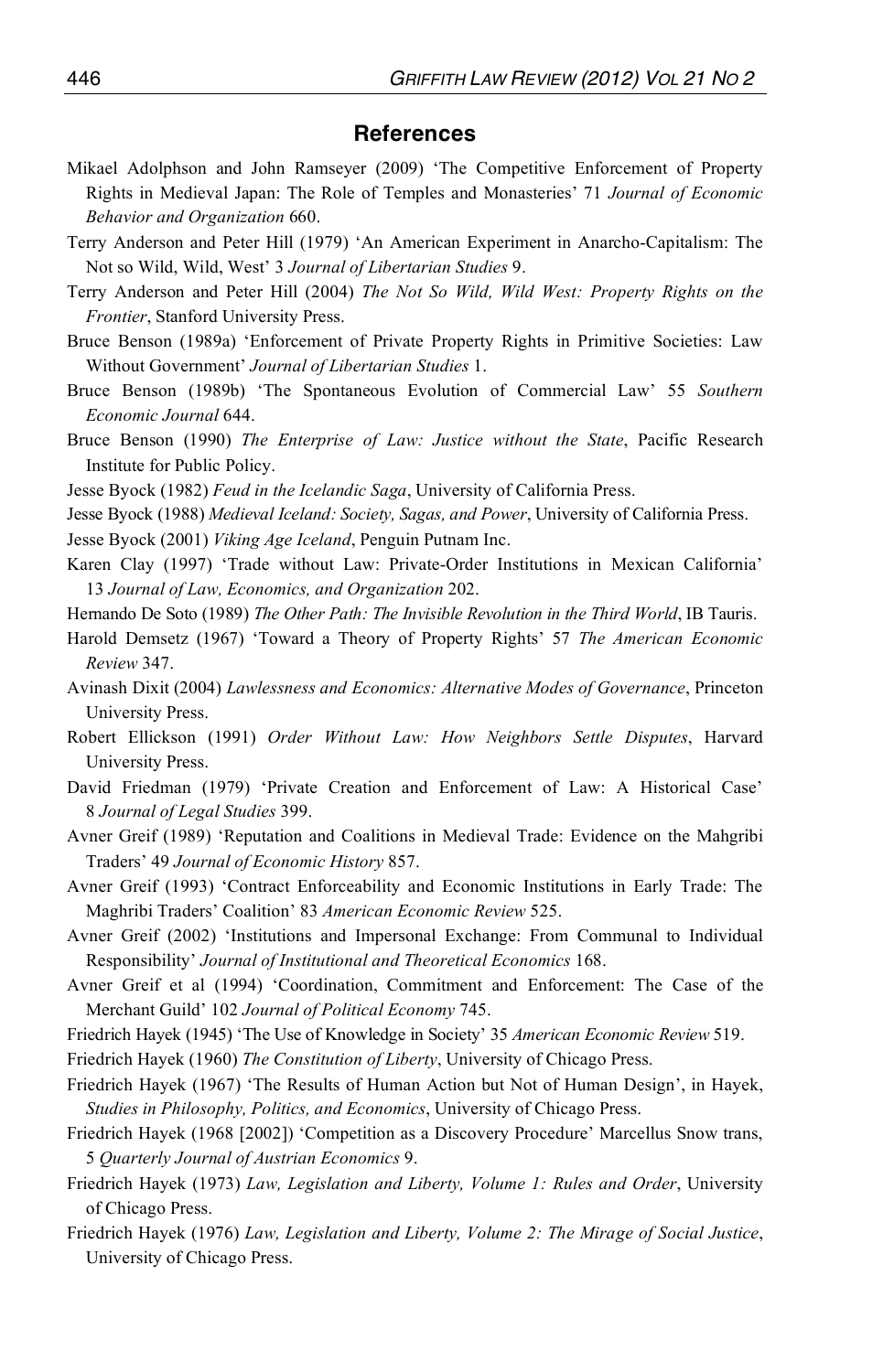- Friedrich Hayek (1979) *Law, Legislation and Liberty, Volume 3: The Political Order of a Free People*, University of Chicago Press.
- Jon Jóhannesson (1974) *A History of the Old Icelandic Commonwealth: Íslendinga Saga*, Haraldur Bessason trans, University of Manitoba Press.
- Janet Landa (1994) *Trust, Ethnicity, and Identity*, University of Michigan Press.

Peter Leeson (2006) 'Cooperation and Conflict: Evidence on Self-Enforcing Arrangements and Heterogeneous Groups' 65 *American Journal of Economics and Sociology* 891.

- Peter Leeson (2007a) 'An-arrgh-chy: The Law and Economics of Pirate Organization' 115 *Journal of Political Economy* 1049.
- Peter Leeson (2007b) 'Efficient Anarchy' 130 *Public Choice* 41.
- Peter Leeson (2007c) 'Trading with Bandits' 50 *Journal of Law and Economics* 303.
- Peter Leeson (2008a) 'How Important is State Enforcement for Trade?' 10 *American Law and Economics Review* 61.
- Peter Leeson (2008b) 'Social Distance and Self-Enforcing Exchange' 37 *Journal of Legal Studies* 161.
- Peter Leeson (2009) 'The Laws of Lawlessness' 38 *Journal of Legal Studies* 471.
- Roderick Long (1994) 'The Decline and Fall of Private Law in Iceland' 1 *Formulations*, http://www.freenation.org/a/f13l1.html
- Paul Milgrom et al (1990) 'The Role of Institution sin the Revival of Trade: The Law Merchant, Private Judges, and the Champagne Fairs' 2 *Economics and Politics* 1.
- William Miller (1990) *Bloodtaking and Peacemaking: Feud, Law, and Society in Sage Iceland*, University of Chicago Press.
- Ludwig von Mises (1920 [1935]) 'Economic Calculation in the Socialist Commonwealth', in Friedrich Hayek (ed), *Collectivist Economic Planning*, Routledge & Kegan Paul.
- Andrew Morriss (1998) 'Miners, Vigilantes and Cattlemen: Overcoming Free Rider Problems in the Private Provision of Law' 33 *Land and Water Law Review* 581.
- Paul Rubin (1977) 'Why is the Common Law Efficient?' 6 *Journal of Legal Studies* 51.
- Birgir Solvason (1992) 'Ordered Anarchy: Evolution of the Decentralized Legal Order in the Icelandic Commonwealth' 17 *Icelandic Economic Papers*.
- Birgir Solvason (1993) 'Institutional Evolution in the Icelandic Commonwealth' 4 *Constitutional Political Economy* 97.
- Edward Stringham and Todd Zywicki (2011) 'Hayekian Anarchism', George Mason University Law and Economics Research Paper No 11-06.
- Ari Thorgilsson (1930) *(Íslendingabók) The Book of Icelanders*, Halldór Hermannsoon ed and trans, Islandica 20, Cornell University Library.
- Todd Zywicki and Anthony Sanders (2008) 'Posner, Hayek, and the Economic Analysis of Law' 93 *Iowa Law Review* 559.